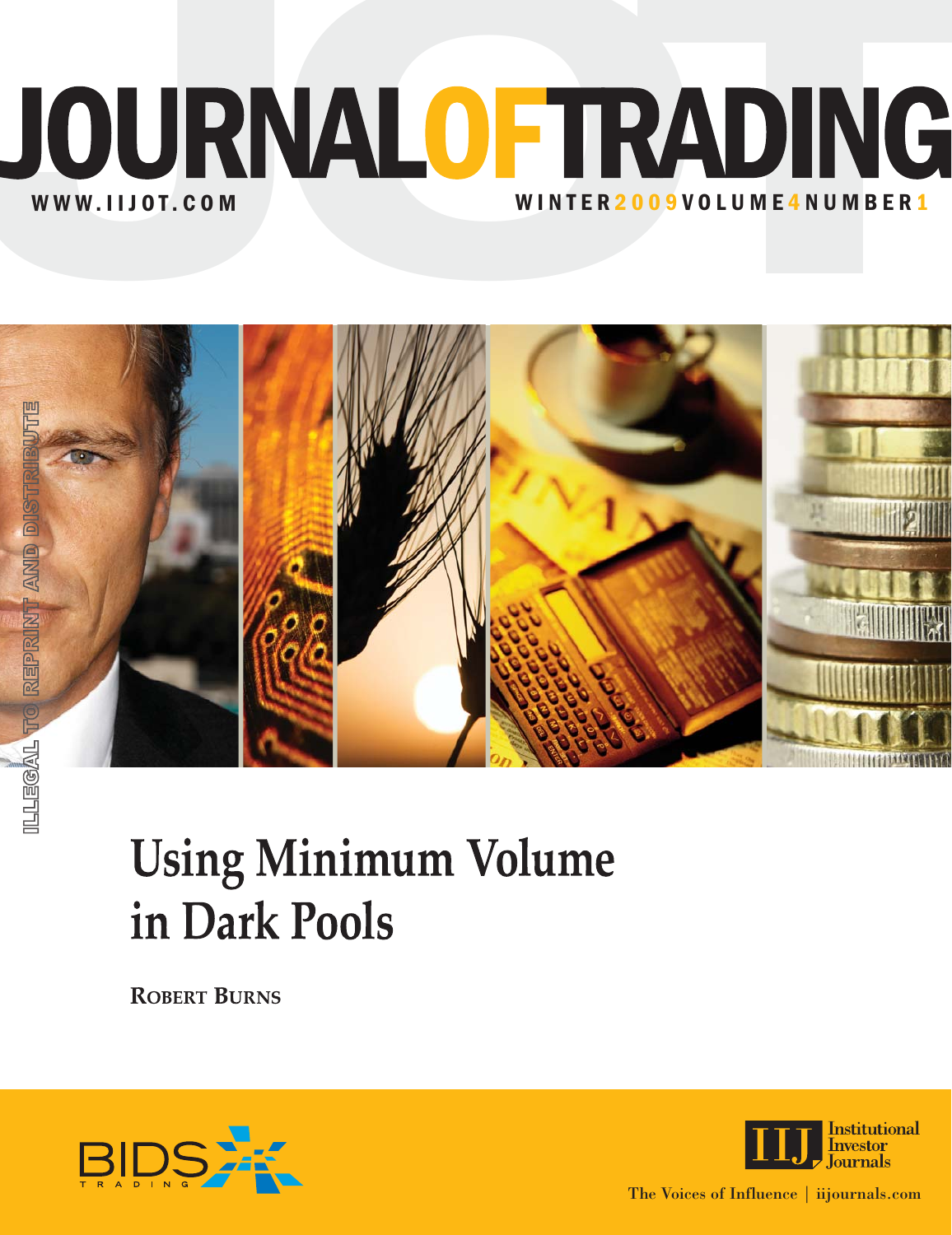## **Using Minimum Volume in Dark Pools**

### **Robert Burns**

**Robert Burns**

is a vice president, sales at BIDS Trading, L.P. in New York, NY. **robert.burns@bidstrading.com**

The basic idea of both dark pools<br>
and dark order types is not new.<br>
For certain orders, openly dis-<br>
playing an intent to trade could<br>
cause market impact by giving predatory and dark order types is not new. For certain orders, openly displaying an intent to trade could traders a low-priced option on a stock. By reducing the cost of this option through the narrowing of spreads, the introduction of decimalized trading exacerbated this effect. These changes, combined with evolving technology, led to the creation of a variety of venues designed to eliminate the signal of a large order. The new venues used both market-structure mechanisms and the composition of their user base to deal with this problem.

Two market structures, non-displayed quotes and minimum size, became fairly ubiquitous in the segment of alternative trading systems known as dark pools. While non-displayed quotes are relatively constant, the concept of a minimum volume is open to various interpretations. When it is traderdefined, minimum volume refers to the order size that a potential contra must achieve to interact with that trader's order. For example, if a trader sets his minimum volume to be 10,000, he or she would not interact with any order smaller than 10,000 shares.

This article examines the thought processes involved in determining how to use minimum size. While orders may differ greatly in their need for size filtering, there

are some common themes that can help practitioners think about the problem.

#### **What Happens to my Order when it Interacts with Small ORDERS?**

The first question for a trader is: Is there a risk in interacting with numerous small order flows? Our research shows that, at the very least, it depends. Many practitioners believe that statistical arbitrage ("stat arb") and automatic market-making flows are, to some degree, toxic. While there is a concern that predatory pinging to uncover "dark" orders, combined with manipulation of the NBBO, is a key issue, there is anecdotal evidence to suggest that the more prevalent problem is in interacting with flows with a short-term risk profile.<sup>1</sup> When a stat-arb participant or automated marketmaker is on the other side of an institutional trade, they will quickly try to exit their position if prices begin to trend. For an institutional participant, this may create a greater demand imbalance and more price impact, as the short-term trader turns to the same side of the market as the institution.

But, what happens if a trader interacts with other small flows? To look at this issue, we reviewed orders in the BIDS ATS over a six-month period from February to July 2008. It is important to note that the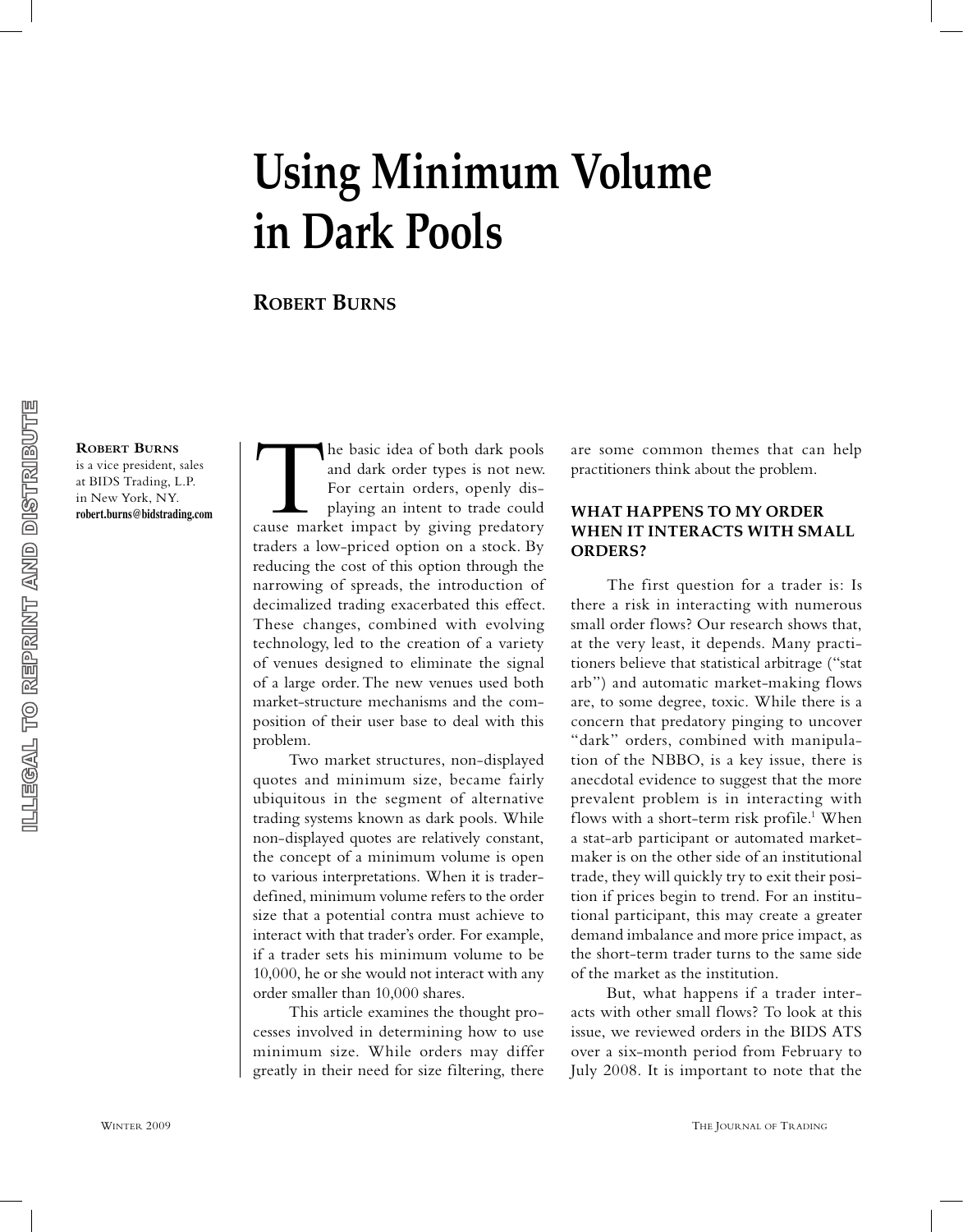composition of these flows was 69% agency vs. 31% principal, meaning that the majority of the orders represented smaller "natural" liquidity. To look at the possible price degradation resulting from executing against multiple small flows, we reviewed orders with 10 executions during the sample period.

Ten thousand orders were randomly selected, and the percentage change between the price of the initial execution and each subsequent execution of that order was measured. We call this percentage change "drift." Negative drifts indicate that the trader bought the stock at a price higher than the initial trade price or sold at a price lower than the initial trade price. Positive drifts indicate a price improvement vs. the initial trade. The drifts were then placed into bins with other drifts at the same level (i.e., the differences between the first trade and the second trade for an order were placed into the Drift\_1 bin, and the differences between the first trade and the third trade were placed into the Drift\_2 bin). The average at each level is shown in Exhibit 1. All figures are expressed as percentages.

A Wilcoxon Signed Rank Test<sup>2</sup> was performed to determine whether the median of the drifts at each level was statistically different from zero (see Appendix 1). In all cases with the exception of the first drift, there is insignificant evidence to reject the null (i.e., that the true median drift is 0) and support our alternate that there is drift (either positive or negative) at the classic 5% level. Even in the case of the first drift, the result is not practically meaningful, as the average drift is –0.00273% and the median drift is 0 to 5 decimal places.

Because the null cannot be proven, we also examined confidence intervals (see Appendix 2). The results indicate that with 99.99% confidence (this is expressed as 100% in the output), we can assume that the median drift is in a band around 0 that is smaller than five decimal places on either side. Again, any drift would be negligible enough to be irrelevant to the practitioner.

These results indicate that it makes sense to interact with both large and small flows in a pool that has little or no toxic flow because there is little evidence of leakage. It is extremely important, however, for practitioners to understand

exactly what type of order flow they are interacting with. While we do not have a direct comparison, we believe the limited presence of automated market-making and stat-arb flows contributed to the observed results.

#### **How do I Optimize my Use of Minimum Volume in a Particular Market or Venue?**

In cases where a dark pool may contain order flows that have the potential for toxicity, traders may wish to use a minimum volume. Since they will not interact with flows smaller than the specified size, this generally prevents the negative effects of interacting with both predatory traders and participants with short-term risk profiles. This, however, comes at the cost of reducing the available liquidity. To quantify this effect, we examine the volume that is lost when a minimum volume is used.

We characterize this dilemma as "Volume at Risk." By calculating the sum of all volume that is routed to a particular venue, we can determine what minimum volume misses a given percentage of the available liquidity in that market. We use cumulative order volume because traders can typically aggregate contra flows. Because of the high frequency of data available, we believe it is fair to use historical information in determining this threshold level. This non-parametric approach is easy for both a market center to review and the practitioner to understand.

While looking at specific thresholds such as 5% is useful for broad-based descriptions of markets, we believe the equity trader is more interested in a slightly different application of the concept. Instead of exploring how much volume is missed at a given threshold, we look at how much volume is missed at a given share value for a minimum volume. Traders can then determine the following: "If I set my minimum volume at 'm,' how much volume will I miss?" Defining "m" as minimum volume (in shares) gives the following simple calculation.

$$
\frac{\Sigma \nu}{\Sigma \nu + \Sigma V} = \text{Volume@Risk}
$$

#### **E x H I B** I **T Average Price Drift**

DRIFT\_4 **DRIFT 1 DRIFT 2 DRIFT 3** DRIFT\_5 DRIFT\_6 DRIFT\_7 DRIFT\_8 DRIFT<sub>9</sub>  $0.00750\% \quad 0.00782\% \quad 0.00905\% \quad 0.00759\% \quad 0.00537\%$  $-0.00273%$ 0.00520% 0.00696% 0.00481%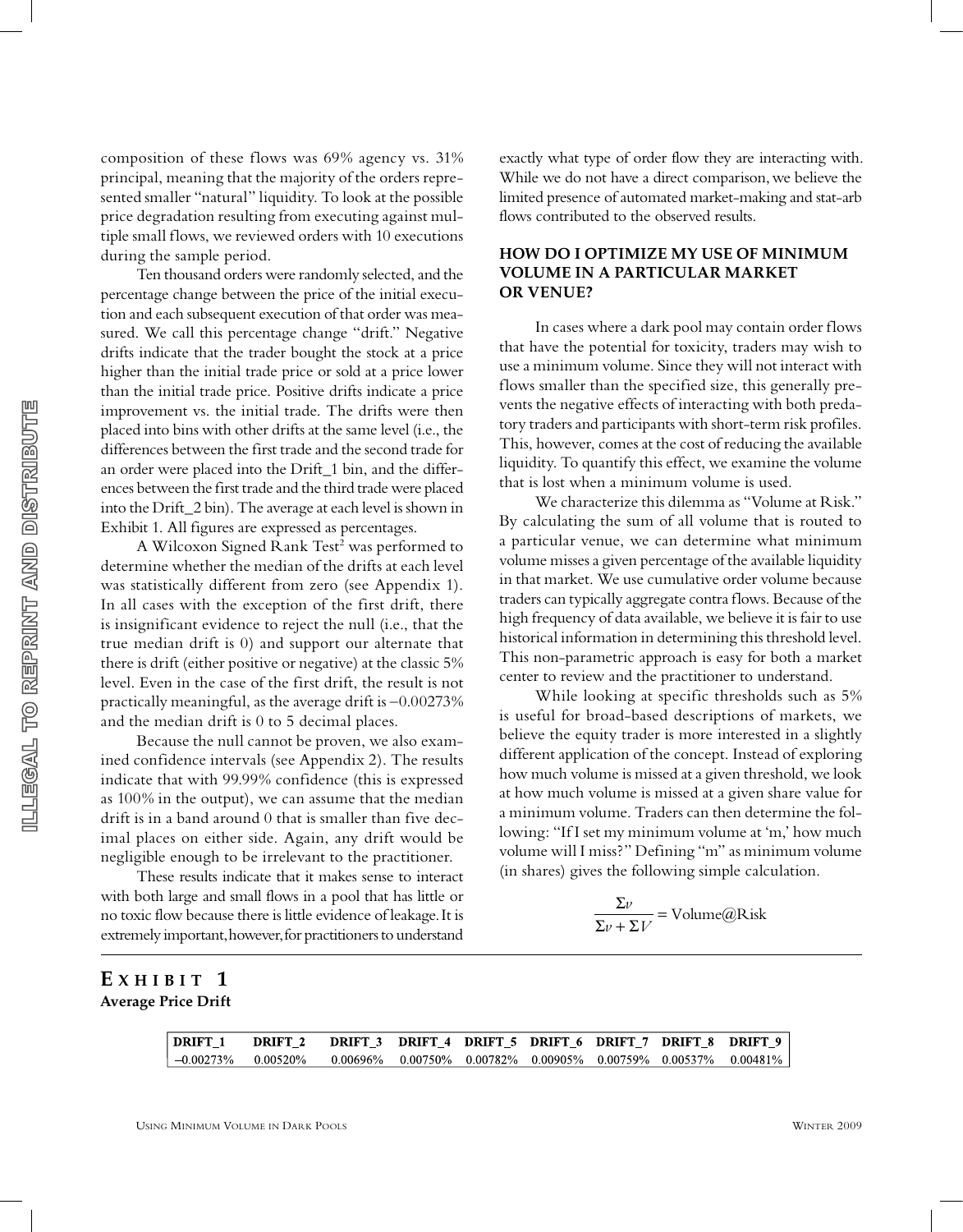where

*v* = orders with volume < *m V* = orders with volume  $>$  or = *m* 

Say that a trader places a minimum volume of 10,000 shares on his order and submits it to a market center with the order profile shown in Exhibit 2.

Because a minimum volume was set, the trader loses roughly 3.4% of the volume in the venue. Given that this is a small amount of the overall liquidity in the venue, it may make sense for the trader to continue to use a 10,000-share minimum volume. If the trader was missing a significant portion of the volume in the venue, it would be necessary for the trader to reassess the chosen minimum volume.

An actual Volume at Risk profile for the BIDS ATS during the period covered in the drift study is shown in Exhibit 3.3 The exhibit looks at the volume missed by a trader who places a minimum of 10,000 shares on his order. While there is a slight relationship between market cap and the available block liquidity, the difference is not significant.

We recognize that there are limitations to this concept. However, we believe that this method provides

#### **EXHIBIT 2 Volume at Risk: An Example**

| Order 1               | 10,000   |
|-----------------------|----------|
| Order 2               | 5,000    |
| Order 3               | 500      |
| Order 4               | 150,000  |
| Order 5               | 200      |
| <b>All Volume</b>     | 165,700  |
| Volume "Missed" @ 10k | 5,700    |
| Volume at Risk        | $3.44\%$ |
|                       |          |

## **E x h i b i t 3**

#### **Volume at Risk: A Second Example**

the trader with a simple, easy-to-understand estimate for determining what is lost when setting minimum volumes on their orders.

#### **Summary**

When considering minimum size, the trader must look at the possible drift caused by small order flow and the volume that is missed. This becomes a classic case of risk (i.e., negative drift) vs. reward (i.e., available volume). Only by looking at these factors together can the trader determine the correct minimum size to use. While it is important for traders to obtain quantitative information such as drift and volume at risk, it is equally important for them to have a qualitative understanding of the economics and strategy of a given execution venue. Pricing in particular can be an important factor in determining the type of flows that are resident in a particular venue. With this in mind, we suggest that traders use the following rules when setting their minimum volumes:

Use a higher minimum volume in the following circumstances:

- The estimated cost of trading (from pre-trade TCA estimate) is less than the sum of the observed historical drifts.
- The market has significant block liquidity.

Use lower minimum volume in the following circumstances:

- The estimated cost of trading (from pre-trade TCA estimate) is more than the sum of the observed historical drifts.
- The market has a significant amount of small non-toxic flows.

|                       | Total           | <b>Small Cap</b> | Mid Cap        | Large Cap      |
|-----------------------|-----------------|------------------|----------------|----------------|
| All Volume            | 230.416.894.736 | 63.407.433.392   | 69,278,432,302 | 93,878,896,755 |
| Volume "Missed" @ 10K | 90,032,114,455  | 26.608.349.152   | 26.562.827.252 | 34,816,771,649 |
| <b>Volume at Risk</b> | 39.07%          | 41.96%           | 38.34%         | 37.09%         |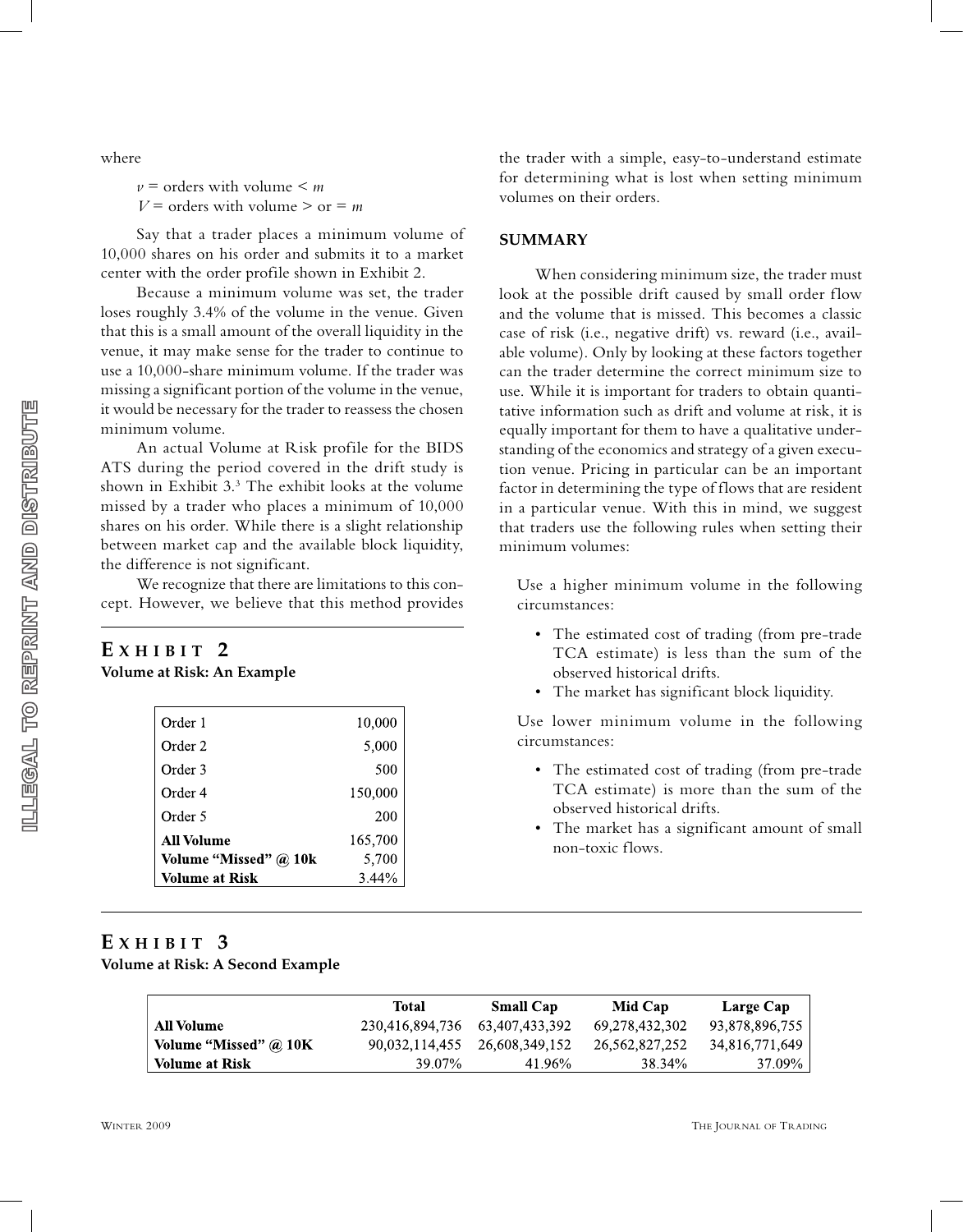#### **A p p e n d i x 1 Wilcoxon Signed Rank Test**

**DRIFT\_1, DRIFT\_2, DRIFT\_3, DRIFT\_4, DRIFT\_5, DRIFT\_6.** Test of median  $= 0.000000$  versus median not  $= 0.000000$ .

| N for N Test         | Wilcoxon<br><b>Statistic</b> | P     | Estimated<br>Median |
|----------------------|------------------------------|-------|---------------------|
| <b>DRIFT 1 10000</b> | 3246 2507920.5               | 0.017 | 0.000000000         |
| <b>DRIFT 2 10000</b> | 4263 4686723.0               | 0.076 | 0.000000000         |
| <b>DRIFT 3 10000</b> | 4865 6010335.5               | 0.347 | 0.000000000         |
| <b>DRIFT 4 10000</b> | 5250 7027670.0               | 0.217 | 0.000000000         |
| <b>DRIFT 5 10000</b> | 5535 7829942.0               | 0.154 | 0.000000000         |
| <b>DRIFT 6 10000</b> | 5754 8479593.0               | 0.111 | 0.000000000         |
| <b>DRIFT 7 10000</b> | 5919 8853100.5               | 0.479 | 0.000000000         |
| <b>DRIFT 8 10000</b> | 6080 9231540.0               | 0.933 | 0.000000000         |
| <b>DRIFT 9 10000</b> | 6285 9849091.5               | 0.847 | 0.000000000         |
|                      |                              |       |                     |

#### **A p p e n d i x 2 Wilcoxon Signed Rank CI: DRIFT\_1, DRIFT\_2, DRIFT\_3, DRIFT\_4, DRIFT\_5, DRIFT\_6**

| Bin                  | N | Median  | C.L.  | Lower   | Upper   |
|----------------------|---|---------|-------|---------|---------|
| DRIFT_1 10000        |   | 0.00000 | 100.0 | 0.00000 | 0.00000 |
| <b>DRIFT 2 10000</b> |   | 0.00000 | 100.0 | 0.00000 | 0.00000 |
| <b>DRIFT 3 10000</b> |   | 0.00000 | 100.0 | 0.00000 | 0.00000 |
| <b>DRIFT 4 10000</b> |   | 0.00000 | 100.0 | 0.00000 | 0.00000 |
| DRIFT_5 10000        |   | 0.00000 | 100.0 | 0.00000 | 0.00000 |
| <b>DRIFT 6 10000</b> |   | 0.00000 | 100.0 | 0.00000 | 0.00000 |
| <b>DRIFT 7 10000</b> |   | 0.00000 | 100.0 | 0.00000 | 0.00000 |
| <b>DRIFT_8 10000</b> |   | 0.00000 | 100.0 | 0.00000 | 0.00000 |
| <b>DRIFT 9 10000</b> |   | 0.00000 | 100.0 | 0.00000 | 0.00000 |

#### **ENDNOTES**

1 Rosenblatt Securities estimates that high-frequency trading is 50–66% of consolidated volume. "Breaking Down Market Volume, and Who's Driving It," September 2008.

2 This test was chosen because the distribution of "returns" in the drift bins is not normal. The Wilcoxon Signed Rank Test is a non-parametric test that can compare the relationship between two related observations without making assumptions regarding the shape of the distribution.

3 Volume at Risk is for a trader who sets a minimum volume of 10,000 shares. The data is from February to July 2008. Market cap is defined as follows:

> Small 0–1 Billion \$ Medium 1–5 Billion \$ Large 5+ Billion \$

*To order reprints of this article, please contact Dewey Palmieri at dpalmieri@iijournals.com or 212-224-3675.*